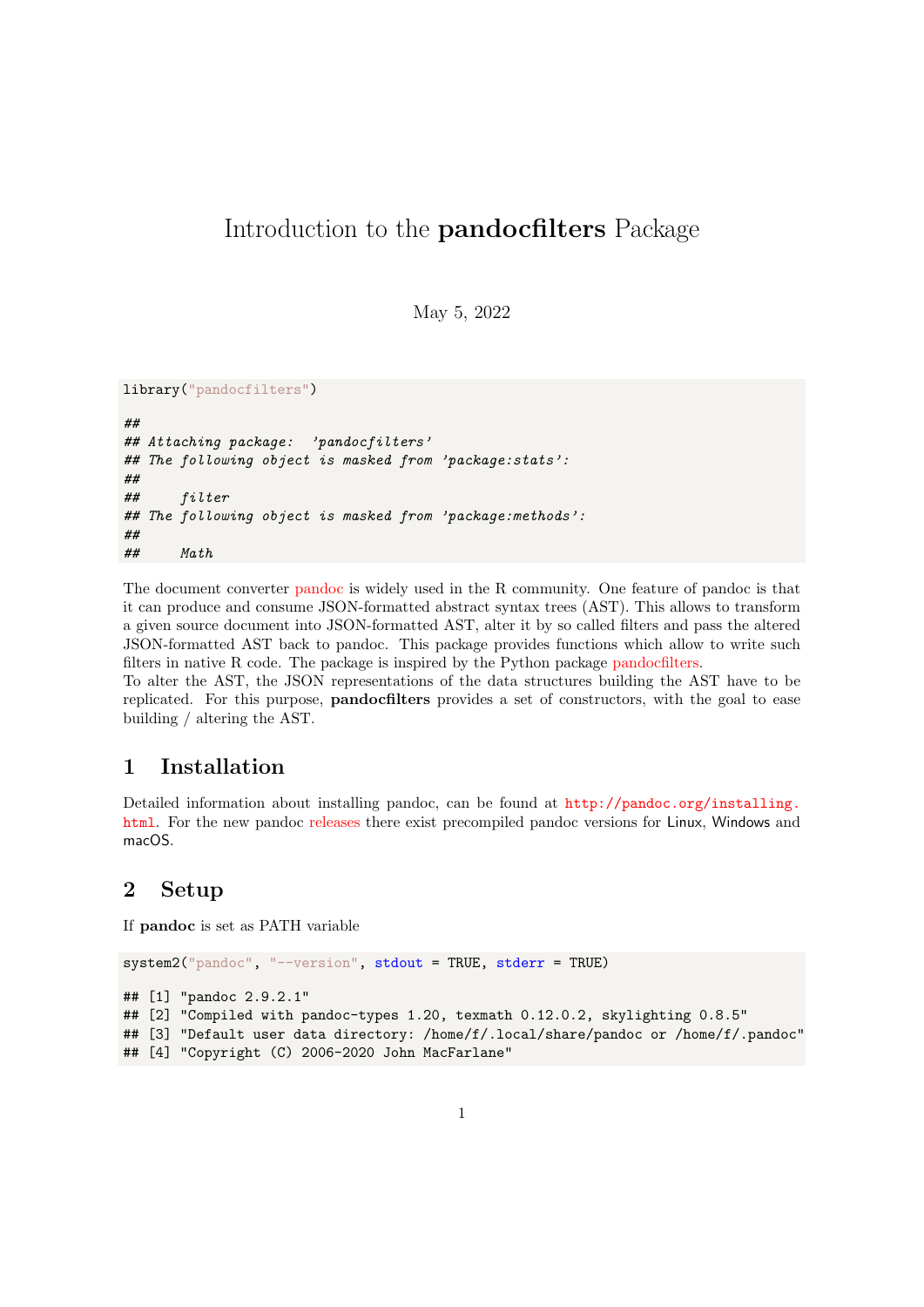```
## [5] "Web: https://pandoc.org"
## [6] "This is free software; see the source for copying conditions."
## [7] "There is no warranty, not even for merchantability or fitness"
## [8] "for a particular purpose."
```
should show the version and some additional information.

## 2.1 Alter the pandoc version

There are several options to alter the pandoc version used by **pandocfilters**,

- 1. alter your PATH variable accordingly
- 2. set the system variable "PANDOC HOME"
- 3. use set pandoc path after pandocfilters is loaded

#### 2.1.1 Set the system variable "PANDOC HOME"

To set persistent environment variables either the file ".Renviron" or the file ".Rprofile" can be used. More information about ".Rprofile" and ".Renviron" can be found in the [R-Documentation.](https://stat.ethz.ch/R-manual/R-devel/library/base/html/Startup.html) Therefore a ".Renviron" file on Unix could look like the following

PANDOC\_HOME=/home/florian/bin/pandoc/pandoc\_211/bin/pandoc

or on Windows

PANDOC\_HOME=C:/Users/Florian/AppData/Local/Pandoc/pandoc.exe

similarly a ".Rprofile" file on Unix could look like the following

Sys.setenv(PANDOC\_HOME="/home/florian/bin/pandoc/pandoc\_221/bin/pandoc")

or on Windows

Sys.setenv(PANDOC\_HOME="C:/Users/Florian/AppData/Local/Pandoc/pandoc.exe")

#### 2.1.2 Use set\_pandoc\_path

After pandoc is loaded the used version can be altered by set pandoc path.

```
get_pandoc_version()
```
## [1] 2.2

set\_pandoc\_path("/home/florian/bin/pandoc/pandoc\_221/bin/pandoc") get\_pandoc\_version()

## [1] 2.2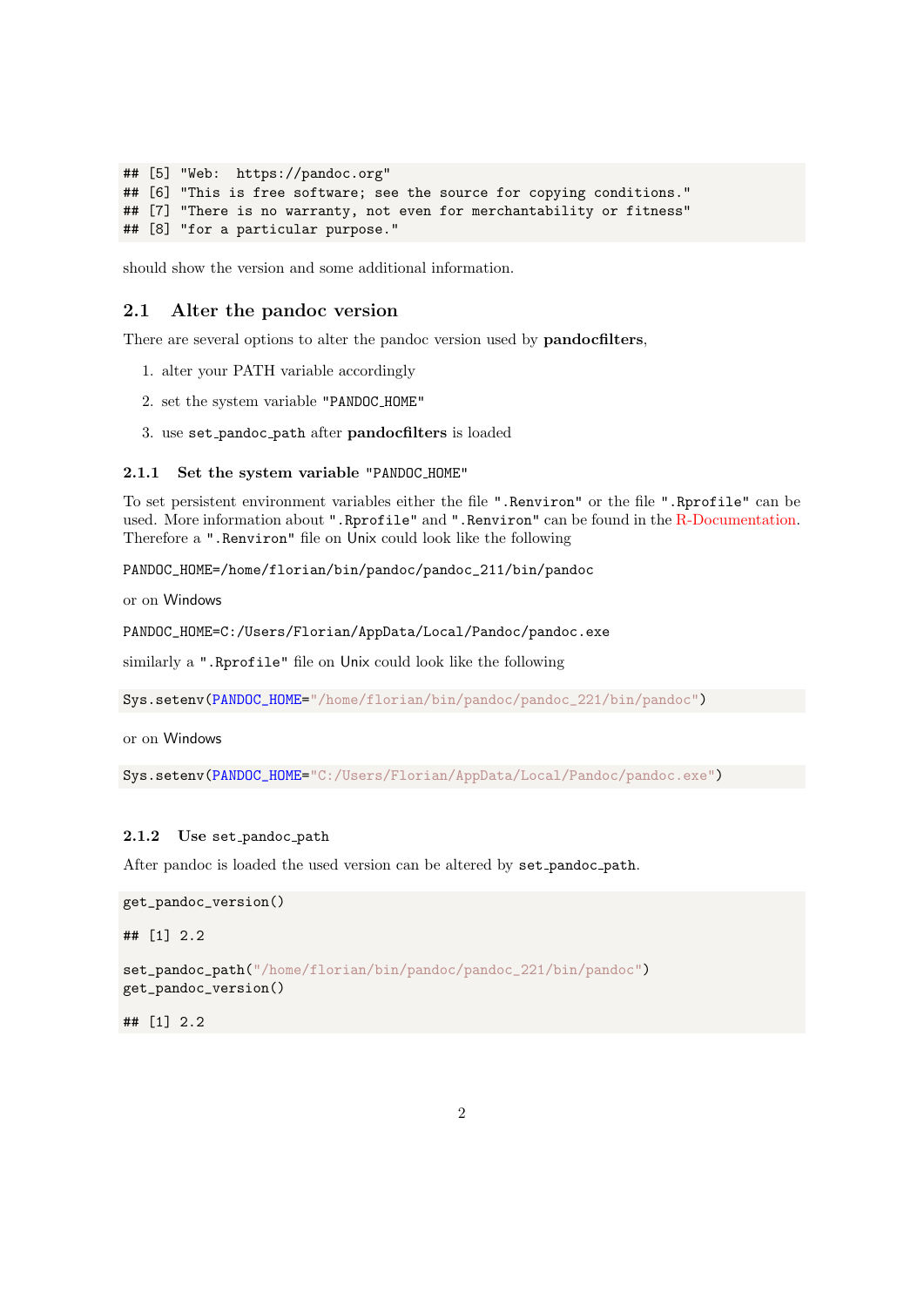# 3 Constructors

As mentioned before, constructors are used to replicate the pandoc AST in R. For this purpose, pandoc provides two basic types, inline elements and block elements. An extensive list can be found below.

To minimize the amount of unnecessary typing pandocfilters automatically converts character strings to pandoc objects of type "Str" if needed. Furthermore, if a single inline object is provided where a list of inline objects is needed **pandocfilters** automatically converts this inline object into a list of inline objects.

For example, the canonical way to emphasize the character string "some text" would be

```
Emph(list(Str("some text")))
```
Since single inline objects are automatically transformed to lists of inline objects, this is equivalent to

```
Emph(Str("some text"))
```
Since a character string is automatically transformed to an inline object, this is equivalent to

```
Emph("some text")
```
In short, whenever a list of inline objects is needed one can also use a single inline object or a character string, and therefore the following three code lines are equivalent.

```
Emph(list(Str("some text")))
Emph(Str("some text"))
Emph("some text")
```
## 3.1 Inline Elements

- 1.  $Str(x)$
- 2.  $Emph(x)$
- 3.  $Strong(x)$
- 4. Strikeout(x)
- 5. Superscript(x)
- 6. Subscript(x)
- 7. SmallCaps(x)
- $8.$  Quoted(x, quote\_type)
- 9. Cite(citation, x)
- 10. Code(code, name, language, line numbers, start from)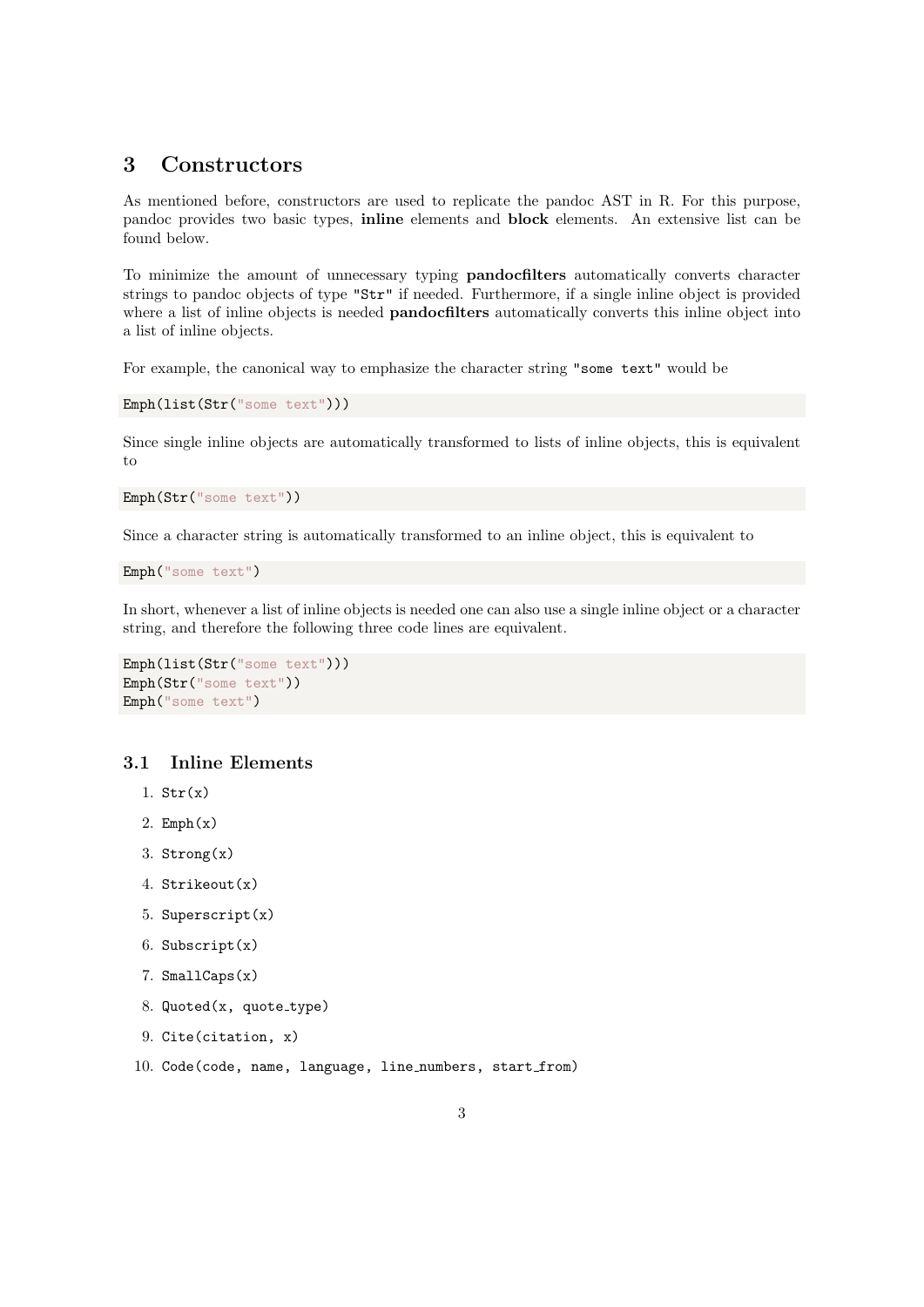```
11. Space()
```

```
12. SoftBreak()
```

```
13. LineBreak()
```
- 14. Math $(x)$
- 15. RawInline(format, x)
- 16. Link(target, text, title, attr)
- 17. Image(target, text, caption, attr)
- 18. Span(attr, inline)

## 3.2 Block Elements

- 1.  $Plain(x)$
- 2.  $Para(x)$
- 3. CodeBlock(attr, code)
- 4. BlockQuote(blocks)
- 5. OrderedList(lattr, lblocks)
- 6. BulletList(lblocks)
- 7. DefinitionList(x)
- 8. Header(x, level, attr)
- 9. HorizontalRule()
- 10. Table(rows, col names, aligns, col width, caption)
- 11. Div(blocks, attr)
- 12. Null()

## 3.3 Argument Constructors

```
1. Attr(identifier, classes, key val pairs)
```
- 2. Citation(suffix, id, note num, mode, prefix, hash)
- $3.$  TableCell $(x)$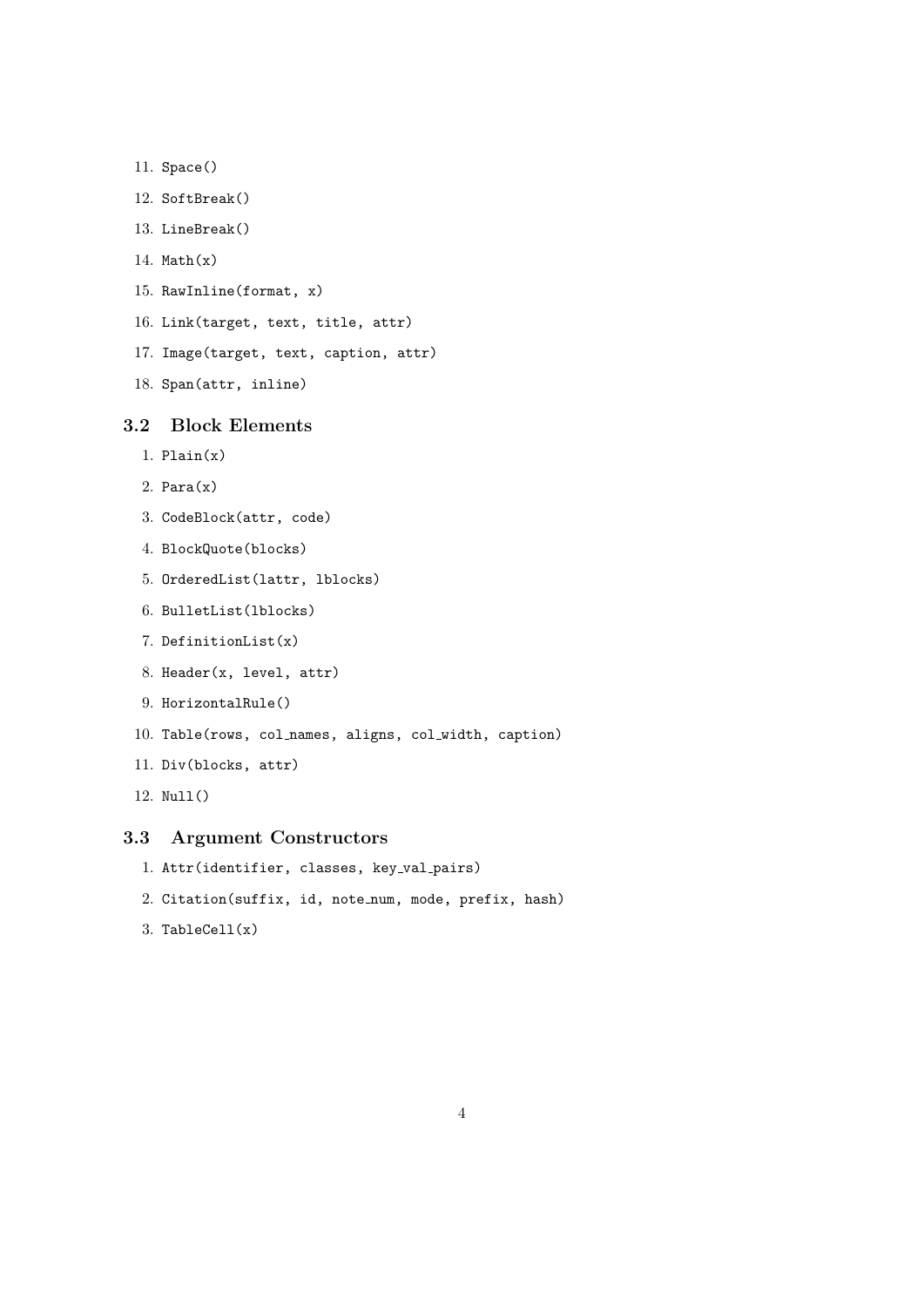## 4 Altering the AST

To read / write / alter the AST the following functions can be used.

```
pandoc_to_json
## function (file, from = "markdown")
pandoc_from_json
## function (json, to = "markdown", exchange = c("file", "arg"))
filter
## function (FUN, ..., input = stdin(), output = stdout())
```
## 4.1 Examples

#### 4.1.1 Lower Case

In this example we take the first few lines from the [R-FAQ](https://cran.r-project.org/doc/FAQ/R-FAQ) Section "2.1 What is R?" stored in the a markdown file "lowe case.md"

```
ex1_file <- system.file(package = "pandocfilters",
                        "examples", "lower_case.md")
readLines(ex1_file)
## [1] "## 2.1 What is R?"
## [2] ""
## [3] "R is a system for statistical computation and graphics. It consists of a"
## [4] "language plus a run-time environment with graphics, a debugger, access to"
## [5] "certain system functions, and the ability to run programs stored in script"
## [6] "files."
```
and use pandocfilters to obtain the AST representation of this document. Since pandoc filters are typically used in the terminal the default input is the stdin and the default output is stdout, however to stay within R we will use text connections instead.

First we setup a read connection for the input and a write connection for the output.

```
icon <- textConnection(pandoc_to_json(ex1_file))
ocon <- textConnection("modified_ast", open = "w")
```
Second we define a function to alter the AST

```
lower <- function(key, value, ...) {
    if (key == "Str") Str(tolower(value)) else NULL
}
```
and apply it on the AST.